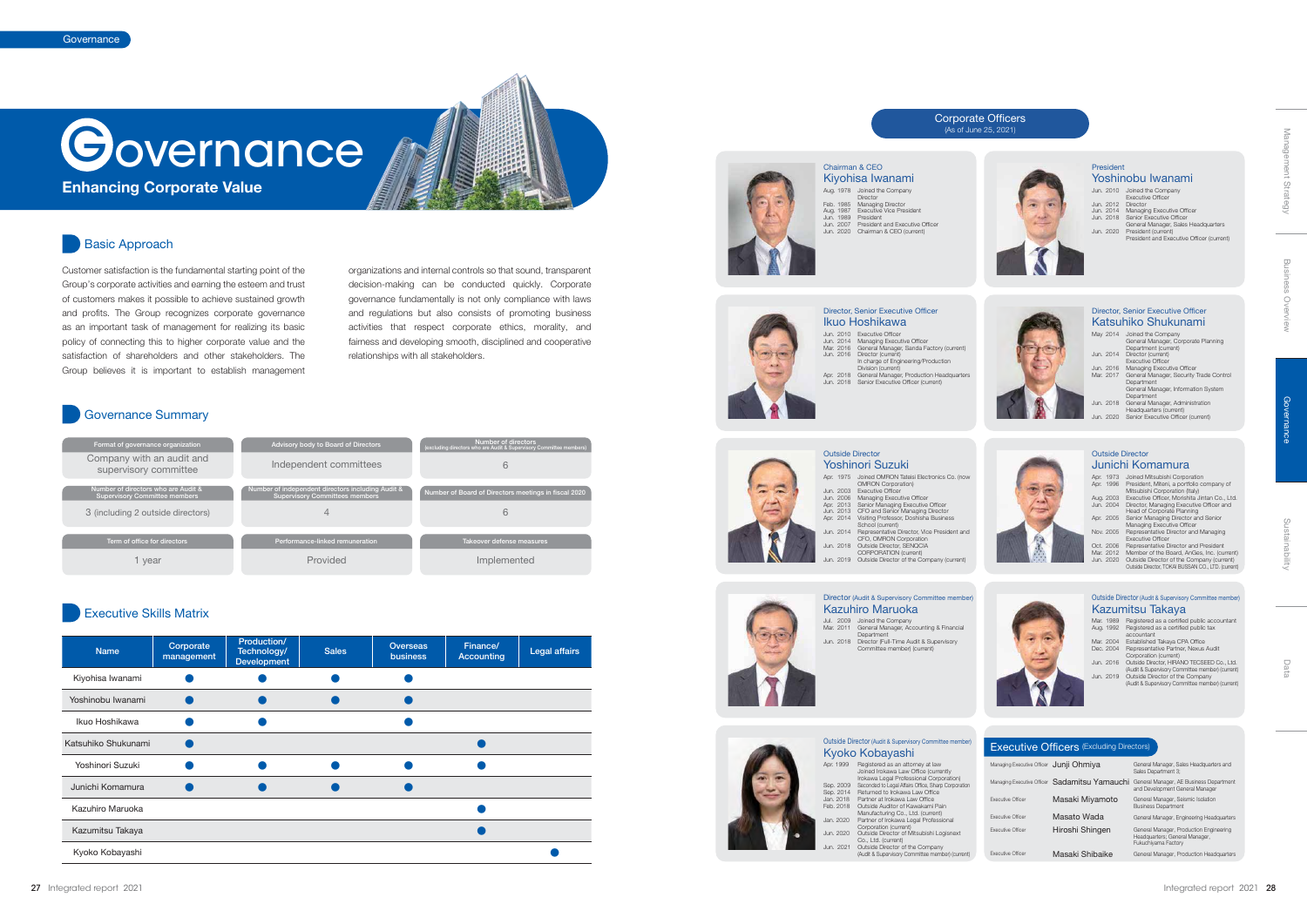

In order to further improve the effectiveness of the Board of Directors, we administered a questionnaire to directors, conducted analysis and assessment of the board's effectiveness in fiscal 2020, and the findings were shared and discussed among the board members.

As a result, the assessment showed that the Board of Directors is generally fulfilling its supervisory function sufficiently, but there were opinions that the number of



#### **7 Strategy Meeting**

Board of Directors meetings and executive training should be increased, which will be considered going forward.

In addition, in order to make the deliberations of the Board of Directors more active than before, we will make further improvements in the management of the Board of Directors, such as providing opportunities for the heads of business divisions to report on the status of their business plan initiatives.

#### Self-Assessment by the Board of Directors

## **Corporate Governance System**

#### 1 Advisory Committee

As advisory bodies to the Board of Directors, the Nomination Advisory Committee and the Remuneration Advisory Committee, which are voluntary committees, have been established to strengthen the supervisory function of the Board of Directors and enhance the corporate governance system by ensuring the transparency and objectivity of the assessment and decision-making process regarding the nomination and remuneration of directors. Each committee comprises at least three directors selected by the Board of Directors, and the majority of members are independent outside directors.

#### **Nomination Advisory Committee** 3 or more directors

The Nomination Advisory Committee deliberates on matters pertaining to the composition of the Board of Directors, appointment and dismissal of directors, and other matters, and reports to the Board of Directors.

#### Remuneration Advisory Committee 3 or more directors

The Remuneration Advisory Committee deliberates on matters pertaining to the remuneration structure for directors, policies for determining their remuneration, contents of remuneration, and reports to the Board of Directors.

#### 2 Board of Directors 9 directors

Four outside directors (two who are not members of the Audit & Supervisory Committee and two who are members of the Audit & Supervisory Committee) have been invited to sit on the Board of Directors, which meets regularly, and their opinions are sought based on their wide-ranging knowledge and experience in order to further raise the quality and transparency of management decisions and strengthen oversight. The schedule for board meetings is provided to outside directors in advance and their attendance is coordinated.

Nippon Pillar Packing changed its legal format to a company with an audit and supervisory committee upon approval by the Ordinary General Meeting of Shareholders on June 23, 2017. The Audit & Supervisory Committee comprises three directors who are Audit & Supervisory Committee members (including two outside directors) and is convened on a regular basis. Information and opinions are exchanged among the directors who are Audit & Supervisory Committee members and efforts are made to improve management oversight.

#### **4** Internal Audit Office

Along with audits by directors who are Audit & Supervisory Committee members, the Internal Audit Office, comprising four members, was established as an organization to conduct internal audits from the standpoint of compliance and efficiency.

#### **5** Security Trade Control Office

For control of products with export restrictions, we have established the Security Trade Control Office and are taking every possible measure in this area.

The Strategy Meeting discusses strategic issues related to technology, etc.

#### 8 Management Meeting

The Management Meeting reports and reviews business execution and deliberates on important matters.

#### Internal Control Assessment Committee

The Company has established the Internal Control Assessment Committee in response to the internal control system for financial reporting and conducts internal control assessments for the Group. In addition, internal audits of each subsidiary are conducted on a regular basis.

#### ESG/SDGs Promotion Committee

In April 2021, the ESG/SDGs Promotion Committee was established as a higher-level organization to the CSR Committee to oversee and promote activities related not only to corporate social responsibility but also to the environment, corporate governance, and the SDGs, thereby enhancing the effectiveness of our efforts to achieve sustainable development in harmony with society. The Company publishes an annual Integrated Report summarizing the content of these activities.

#### Corporate Ethics Committee

The Corporate Ethics Committee has been established to ensure compliance with laws and regulations and to improve corporate ethics. We have established the Corporate Code of Ethics as a code of conduct for all employees, and have formulated the Group Code of Conduct as a specific set of standards.

#### Crisis Management Committee

The Crisis Management Committee has been established to ensure rapid response and resolution if a business continuityrelated crisis occurs, and a set of Crisis Management Rules have been formulated and other measures taken to prepare in advance for such contingencies.

#### Global Environment Committee

The Environmental Policy has been established to address the development of products that take safety and environmental preservation into consideration. Based on this Environmental Policy, we are working to reduce the environmental impact and maintain and improve our management system.

#### Disclosure Committee

The Disclosure Committee has been established to ensure timely and appropriate disclosure.

**3** Audit & Supervisory Committee 3 directors

Sustainability

Data